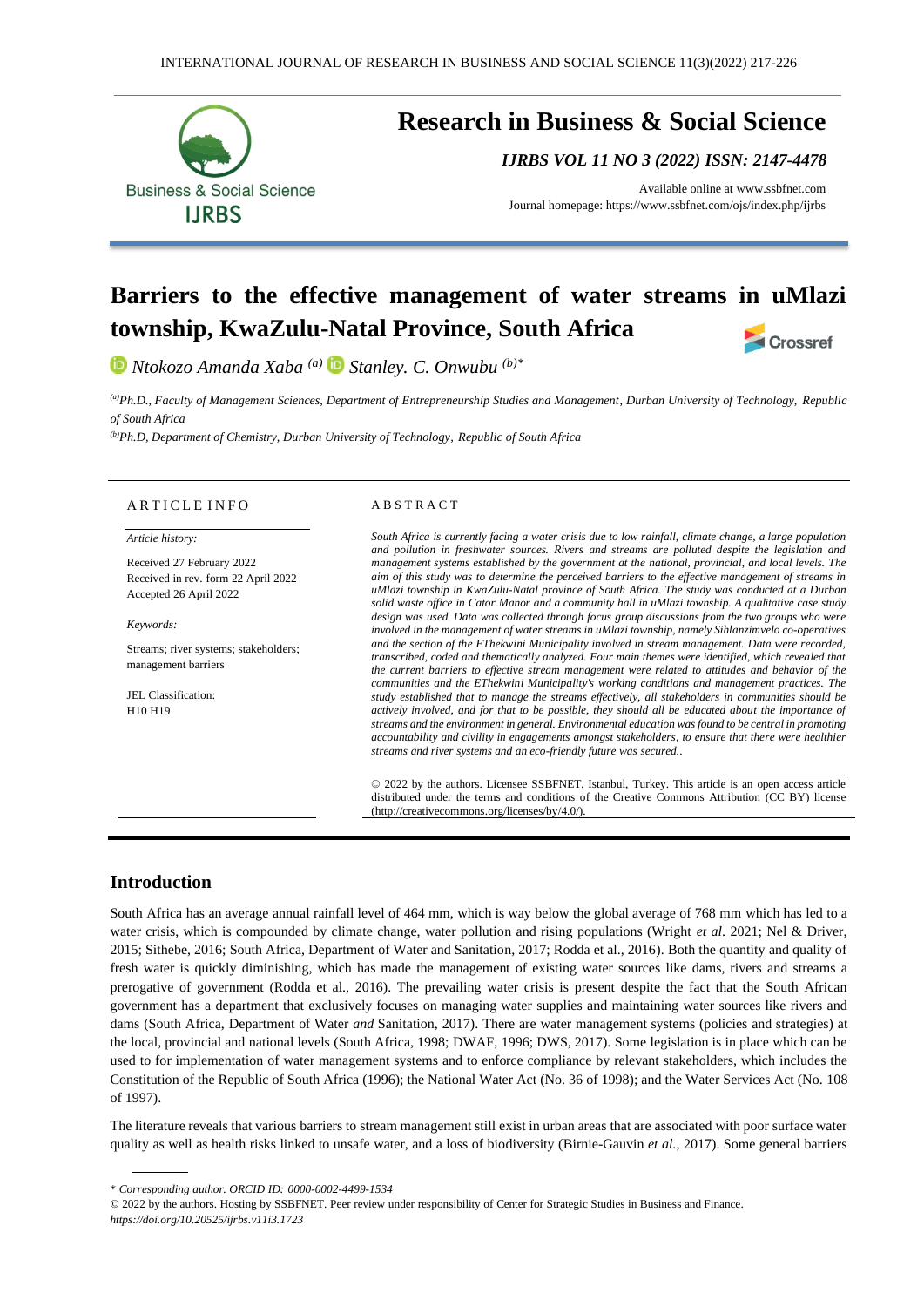to management of river systems have been identified in developing nations like South Africa, which include dilapidated infrastructure; overpopulation; socio-economic inequality; and political issues (World Bank, 2019; Department of Water and Sanitation (DWS), 2018b; Sithebe, 2017; Xaba et al.,2016; Awumbila 2017; Adger et al., 2013; Dicken, 2002). These barriers created a social context where there is a general lack of environmental knowledge, poor attitudes and human behaviours that are harmful to ecosystems that nullify efforts to restore stream, especially at local level (Kelly-Quinn et al., 2019, Rodda et al., 2016; Birnie-Gauvin et al., 2017). It has been shown that, when barriers to the management of river systems have been removed, there has been quick recovery of the river biodiversity and the ecosystem around it (Tonra et al., 2015).

In South Africa, there is a need to identify and mitigate the forces and agents of pollution of streams and river systems, to ensure quality and safe water supplies. In addition, to reverse the current water crisis in South Africa, the best contextual management practices should be sought and implemented and the barriers to water management eliminated. The present study sought to identify the barriers to the management of the streams in uMlazi township, as they were reported to contain polluted water and to be in a generally poor state, despite municipal oversight and management (EThekwini municipality, 2015; Xaba et al., 2016). The Perceived barriers were assessed and determined using the Health Belief Model (HBM) as demonstrated by Glanz et al. (2012). According the HBM, perceived barriers are an individual's opinion of physical and psychological obstacles and difficulties to change their behaviour (Glanz *et al*., 2002).

A qualitative case study design was used in this study. The case study method is suited for obtaining in-depth knowledge of an organization or structure like the Sihlanzimvelo Initiative that cleans and manages streams in uMlazi Township. The study was conducted at a Durban Solid Waste (DSW) office in Cator Manor and the Community Hall in uMlazi D section. uMlazi is a township that is under the jurisdiction of the EThekwini Municipality. It spans  $47.46 \text{ km}^2$  and has a population of over  $404\text{ }811$  making it the second biggest and one of the most populated townships in South Africa. Participants were recruited from the sample frame of employees from eThekwini Municipality Departments that are actively involved in running of Sihlanzimvelo project and Sihlanzimvelo workers' members (Sihlanzimvelo) who reside in uMlazi Township. The municipality departments include the eThekwini Coastal Storm-water and Catchment management (Catchment); the eThekwini Roads and Storm-water Maintenance (Roads); and the Durban Solid Waste (DSW) department. These three departments are part of eleven departments that are responsible for managing streams in the EThekwini Municipality, which includes uMlazi township (EThekwini Municipality, 2015). The Sihlanzimvelo Project is a parastatal entity that has workers who do the actual work on the ground, that is, the cleaning of streams.

This study aims to determine the perceived barriers to the effective management of streams in uMlazi township in KwaZulu-Natal province of South Africa. The study was conducted at a Durban solid waste office in Cator Manor and a community hall in uMlazi township. The study continues with research and methodology part that introduces the research and data background. After the methodology part, this study builds implications and themes and finally concludes with key points, future research directions and limitations.

## **Research and Methodology**

### **Data**

Purposive sampling was used for the data collection in this study, with the assumption that the people chosen for group discussions were familiar with the research subject and were interested in the study (Freitas et al., 1998). Two groups were used to hold two separate focus groups. The first group comprised of 10 participants from the Sihlanzimvelo project, namely three assessors; two consultants; and five co-operatives' workers. The second group consisted of 7 participants in total. Four of the participants were from different government departments 1x Roads; Catchment x 2; 1 x Climate Change and; 1x DSW and; 2 consultants from Sihlanzimvelo project representing Sihlanzimvelo workers. This second group discussion focused on addressing Sihlanzimvelo challenges.

The participation of individuals from Sihlanzimvelo was considered essential because they work in this area daily and are also part of the community as they stay in the township. The whole group would contribute to understanding community dynamics and stream management practices. While Sihlanzimvelo assessors' contribution was more on assessing Sihlanzimvelo workers daily work, that is, to confirm if the workers were really doing their job or just blaming the citizens for their own shortfalls. The researcher organised the focus group discussion with the Sihlanzimvelo co-operatives, which were involved in the management of streams. The second focus group discussion was with the municipality departments involved in the uMlazi streams management. The majority of the participants responded in the *IsiZulu* language, and the responses were then translated to English by the researcher. The focus group discussions were facilitated by the researcher, using a discussion guide prepared by the researcher. The focus group discussions were recorded with a Dictaphone.

### **Focus Group and Semantic Approach**

The recorded data then transcribed using the intelligent verbatim method by the researcher. The focus group data was then coded using NVivo Software. Themes were then derived from the codes formulated using the semantic approach, which is an approach that analyses the explicit content of the data.

The use of two different focus group discussion approach allowed for triangulation to ensure trustworthiness**.**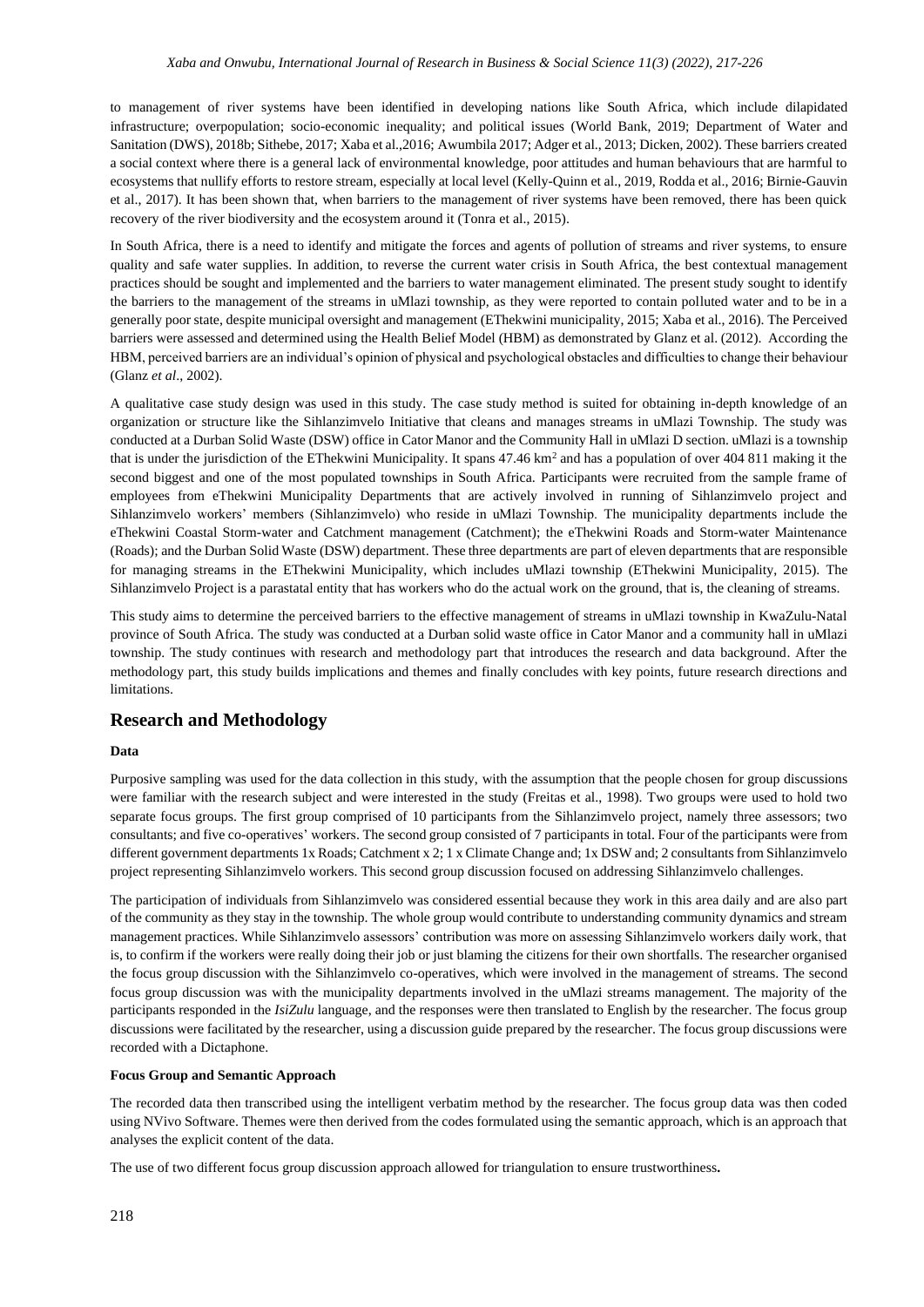The Durban University of Technology Faculty Research Ethics Committee of Management Sciences granted ethical clearance level 2 in 2017 (FREC No:19/17 FREC). In line with the DUT ethical requirements, the proposed study adhered to the DUT code of conduct. Consent was obtained from the research participants prior to commencing the study. Most of the participants preferred to answer in *IsiZulu* language, as it is their native language.

The study focused on a range of issues related to water sanitation issues and these involved the discussion of sensitive topics. As portion of the ethical provisions of the study, all participants were guaranteed of confidentiality and privacy. To achieve this, the identity of all participants when reporting was anonymous, with numeric codes used to identify participants.

## **Focus Group Discussion, Themes and Implications**

The research participants from Sihlanzimvelo Initiatives identified three main types of barriers to the management of streams in uMlazi: the behaviour and attitudes of the community members, the working conditions and management practices of municipality departments. These highlighted barriers were validated by municipality departments as part of triangulation in the second focus group discussion. The themes below were identified from the data obtained from both focus groups.

### **Theme One**

## **Citizens attitudes towards Sihlanzimvelo workers**

The Sihlanzimvelo workers reported that many community members often have a condescending attitude towards them. The work they do is generally seen as not important and demeaning. In validating these findings, the participants from the Municipality Roads Department also identified bad attitude as a key barrier to effective management, as community cooperation is essential for the well managed streams.

"*This weekend we went to the Hostel to clean the stream and the attitude was bad. They told us" we do not want you here"! they told us that we are here to volunteer. Saying we are driving nice cars and eating their money! They said "You are full of yourself, we hope you get a lover that is infected with HIV*." *Can you imagine what challenges Sihlanzimvelo workers go through on a day to day basis?" (Municipality participant 1, focus group).*

It is important to note though, that a few of the Sihlanzimvelo workers did report that not all the citizen share hostile towards them, and mentioned instances where some citizens even offered them juice while they work as a token of appreciation for the tough and vital job they do in the streams.

### **Theme Two**

#### **Citizen's mindset about the importance of environmental management**

All Sihlanzimvelo workers reported that the streams are being used by some community members as dumping sites for things like nappies and human excreta in plastics. There had even been cases where community members threw garbage at them.

…" *They put faeces into plastics and throwing it into the stream. There is another lady who is sick and uses pampers daily then they throw these used pampers to streams, sometimes while cleaning, and every day we have to pick this up"*. *(Sihlanzimvelo participant 6, focus group)*

The consultants reported that they evaluated the Sihlanzimvelo work regarding the cleaning of streams every Monday and Wednesday, reporting that it was often like the Sihlanzimvelo co-operatives had not done anything at all, even though the cooperatives worked 8 hours a day, from Monday to Friday. It is from this discussion that the Catchment and Roads Municipality Department participants indicated that citizens' mind-set was another barrier, and the participants believe that the local citizens need education to change their mind-set and develop pro-environment attitudes.

"*As my colleague said, most people are not interested in the environment and feel environment issues are a waste of their time but rather houses, electricity and water. They also say environment projects do not have money, they prefer electricity or housing projects that have large stipends. Hence education can instil a culture that can change mind-sets that assist in environmental management." (Municipality participant 2, focus group).*

A lot of citizens did not see environmental degradation as a serious issue that required their attention or sympathy. One municipal worker in the discussions even mentioned how some citizens viewed their pollution as acts of generosity or philanthropy.

"*they say they litter because they are creating job opportunities and say we will come and pick it up because there are people allocated for these jobs, not knowing that the budget could be used for other projects in the ward but now it constantly used for clean streams." (Municipality participant 2, focus group)*.

There was a consensus among the research participants that citizens have poor understanding of the importance of clean river streams, and that it is not only the responsibility of the municipality to keep the streams clean.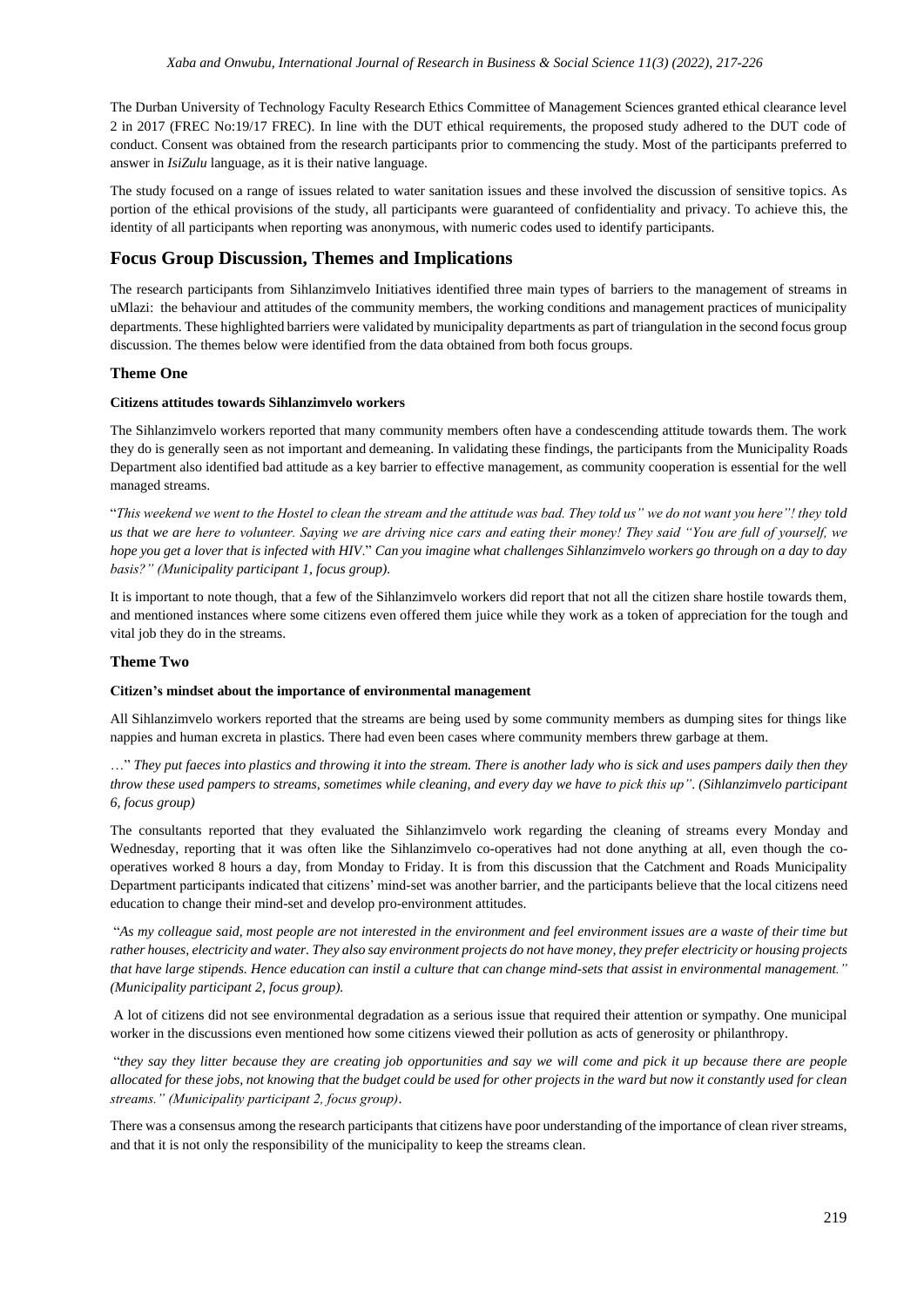#### **Theme Three**

## **Working Conditions Are Not Safe**

Sihlanzimvelo workers perceived the working conditions as another key barrier towards stream management. They have sadly found dead bodies of children anddangerous animals such as snakes near and in the streams. Another prevalent issue is the frequent sewer bursts that have led to a putrid smell that is now endemic to the streams.

Sihlanzimvelo workers also complained that citizens in the areas near streams make executing their jobs very difficult, and even dangerous at times. They made shocking reports of how citizens threaten to harm them with knives if they try to vocalise their indignation about the disposal of litter in the streams by community members. The Sihlanzimvelo workers also mentioned frequent occasions when there were municipal strikes, community members demanded that they remove solid waste in their communities, which is waste that the Durban Solid Waste (DSW) department is responsible for. When they refuse to do so, they are insulted and threatened.

Many of the workers have also been mugged by criminals and drug addicts who smoke by the screams, and now need to be guarded by police while they are doing their jobs. One municipality worker gives a description of the working context of stream workers in the following words:

" *The main problem is the working condition the co-operatives workers face when they are working in these communities for example, the guys that are drug addicts 'Whoonga'. These guys go and stay by the streams and making co-operatives workers unsafe as they mark them, threaten them and rob them of their working tools." (Municipality participant 1, focus group).*

Thus, the streams are perceived as a centre of disease and potential physical harm for both Sihlanzimvelo workers and communities, instead of being viewed as a recreational area. Municipality participants perceived Sihlanzimvelo workers to be exposed to even more hazards than them as municipal workers, as the co-operatives face such challenges daily as stated below by a municipal participant

" *So this thing is deeper than cleaning of streams but now substance abuse. Now issues of substance abuse must be addressed. These addicts now need to be told not to go to streams and rob co-operatives workers." (Municipality participant 4, focus group)*.

Another major barrier to stream management that was mentioned was the fact that stream workers do not only work in unsafe conditions but are under-resourced. A simple example is the fact that trucks for wet waste collection are not provided, meaning stream workers must carry the wet waste manually, which is not all highly physically strenuous, but is also a health hazard. Furthermore, the stream workers are also not provided with sufficient Personal Protective Equipment (PPE).

In response to the concerns raised in the focus group discussions, all municipal departments acknowledged that the scope and budget provisioned to the Sihlanzimvelo Project should be increased, and that all the concerns of the Sihlanzimvelo workers are genuine.

Sihlanzimvelo participants also indicated they have a problem of accessing the streams at times, often resorting to either hiring a tractor that will remove the stream bank sand that has collapsed due to these heavy waste materials or remove it with their bare hands.

"*we are not provided with trucks to transport this wet waste, the budget allocated to us is very small, we have to get transport and transport it for ourselves*. Also, *sand blocks channels, and we have to remove it as it prevents the stream water flow. Can the municipality remove this sand for us please?" (Sihlanzimvelo participant 10, focus group)*.

#### **Theme Four**

### **Municipal mismanagement and negligence**

Although community members' attitudes and actions are a clear barrier to stream management, the EThekwini municipality to be largely responsible for these poor working conditions for numerous reasons. Some of the stated failures of the municipality include allocating an impractically low budget to run the Sihlanzimvelo project, the municipality was perceived to be lazy in doing its work and uncoordinated in its efforts to manage the streams, and not able to provide necessary equipment for the Sihlanzimvelo project resulting in unsafe working conditions. The stream workers also complained of having to many tasks to do as a small team

#### Participant 5 indicated during the focus group that:

*In other areas we cannot work due to safety and health risks when manhole has busted for example, therefore we cannot access the stream, we have to pick waste using our hands, even if we use proper PPE, sometimes PPE get torn apart because of thorns along the stream but in such areas you cannot even enter. Sometimes we ask the municipality to come and address the houses that do renovations along the streams especially when they are changing roofs and throw asbestos in the streams". (Sihlanzimvelo participant 5, focus group)*

#### Another participant added

"*we have a challenge of changing workers every time due to unsafe working conditions and lack of providing them with PPE every two months, because when these workers decide to leave they take the PPE with them*. *(Sihlanzimvelo participant 12, focus group).*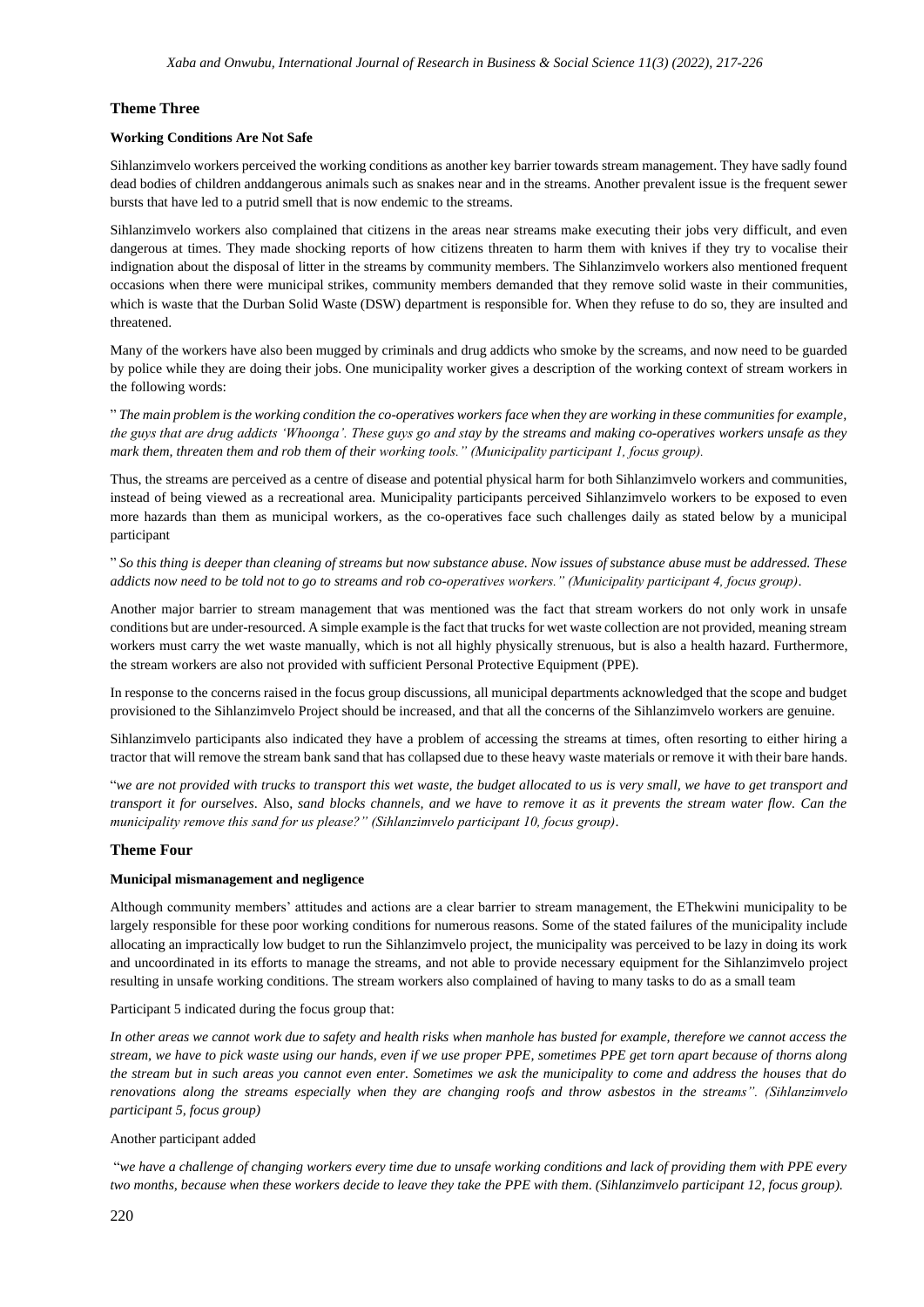Everyone agreed with this statement and clapped hands.

All Sihlanzimvelo participants and assessors agreed that they have a challenge of high employee turnover due to working conditions they are working under.

Sihlanzimvelo stakeholders were asked whether the municipality does attend to the enquiries and complaints regarding stream water quality that are reported to them.

"we *report these issues to the municipality, but nothing is done" "For example, big trees like banana tree that are found along the streams disturb us when working and need cutting but nothing is done.*" *(Sihlanzimvelo participant 3, focused group)*

These comments are made even though at the beginning of the focus groups all municipality and Sihlanzimvelo participants that they have necessary skills to manage streams. Another challenge highlighted by participants was the failure of the municipality to initiate and improve citizen's understanding on stream water quality management.

*"The first mistake the municipality did was not to engage or inform the citizens that they will be people working in maintain the streams because the community thinks we earn big monies. They need to be told that we are part of the same community and not outsiders cleaning. Even the municipality officials should address the community because community undermines us as cooperatives*." *(Municipality participant 1, focus group).*

The Municipal department workers also highlighted that individual departments face many hindrances to ensure effective management. The challenges faced by DSW, Roads and Catchment Department were perceived by participants to be similar, these challenges include a lack of human settlement department involvement as the uMlazi population is greater than manhole capacity at present. Other participants viewed the lack of human settlements department involvement in this project is a barrier on its own, as houses built for citizens by the department are often unsafe.

"*I have not seen Human Settlement as being part of Sihlanzimvelo.* Yet, *people will say, "we need housing" or is it going to affect, and certain things will be overlooked for example placement; ecological infrastructure that we have presently. (Sihlanzimvelo participant 1, focus group).*

They also noted that the increasing populations and households due to urbanisation have contributed to frequent bursting of manholes, releasing sewage directly into the streams and rivers, and such challenges will not be resolved without the Human Settlement Department. As another participant added

"*The manholes were not built for example, 10 households to connect to one manhole. The four roomed houses now have outside buildings connected to the same sewer pipes on that one manhole. You then find another new household in the area also connecting to the same manhole that is why we see these manholes bursting every now and then.*" (*Sihlanzimvelo* Assessor, *Participant 8, focus group*)

The Silo mentality was another barrier perceived by all municipality departments that makes Sihlanzimvelo project to not be effective. The project is already complex as it includes many departments: Roads; Catchment; Parks; Health and DSW but not all of these departments are active in the project. Climate change department briefly discussed it as their main challenge in running Sihlanzimvelo project. This silo mentality also found the national, regional and local department level, meaning there is no effective cooperation and collaboration.

One participant stated this clearly and explicitly.

" *Our problem is Silo mentality. Whatever we do we it in our own Silo's and it difficult to communicate because there is no platform where we are able to discuss and align our objectives as departments*. *Barring in mind that we are equal as departments, so as sister departments therefore we have no powers to tell another department what to do and all another challenge." (Municipality participant 4, focus group).*

#### Another participant added,

"*Moreover, it takes longer to get national involve in such things*". *Yes, it takes long. It like the issue of sand mining along the river poses. This is supposed to be Department of Mineral Resources (DMR) who is responsible for that, but DMR is far, it in Pretoria.*" *(Municipality participant 3, focus group).*

### **Theme Five**

#### **The water quality of streams is not known**

Participants highlighted that they are not aware of the streams water quality and for this reason they will never advise children to play inside or near the stream waters. Another participant further indicated that they have no clue on stream water quality status as the departments involved in the uMlazi streams management.

"*The department of environmental health were to assist in water testing however, no follow-up was done as to when do they test water. Currently water quality we do not know how it would affect them as there are no specific records what is in the water and do*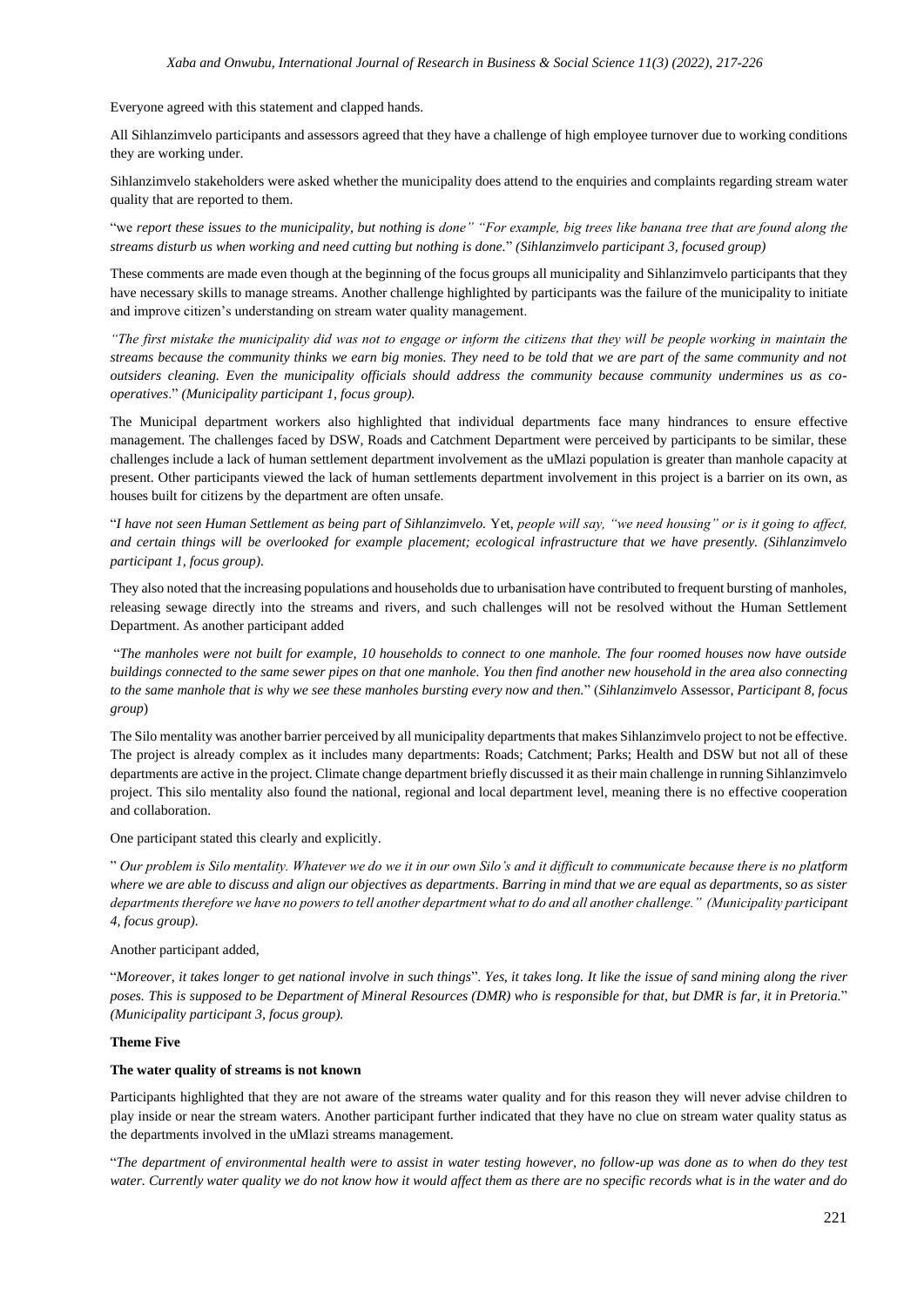*not know the results of the streams that is which ones are clean. Even if clean we do not know what happening upstream"*. *(Sihlanzimvelo participant 3, focus group).*

### **Discussion**

This study aimed to determine the perceived barriers to effective stream management in uMlazi, KwaZulu Natal, South Africa. This study identified three main categories of barriers in the management of streams, namely: citizens' actions and attitudes, working conditions, and the EThekwini Municipality's departments mismanagement and negligence. These were highlighted by Sihlanzimvelo workers and validated by municipality department workers from the EThekwini Coastal Stormwater and Catchment Management; EThekwini Roads and Stormwater Maintenance; and Durban Solid Waste Departments.

#### **The attitudes and behaviour of the residents (community members)**

The social stigmatization and discrimination of stream workers; environmental practices of citizens, and individual beliefs and demeanor about the importance of environmental sustainability and stream management were reported to be the main barriers of citizens actions towards stream management.

The community members were seen as unfriendly and at times even openly hostile to stream workers. There was general agreement among research participants that the work of Sihlanzimvelo personnel is seen as trivial, demeaning and a waste of resources that can be allocated to more important projects, like housing and the creation of jobs. The mindset of citizens highlighted above are shaped by the prevailing social and economic realities in the polluted urban areas. Citizens were generally observed to be unable to link environmental degradation as a serious issue that requires their attention. According to Swim et al. (2011) and Weber and Stern (2011), even if citizens are consistently provided data on the seasonal variations and levels of pollution due to climate change, urbanisation, and human activities, it is easy for people to push aside such issues when faced with other pressing life issues.

White (2012) asserts that the social actions and behaviour of individuals are influenced by their beliefs, attitudes, and knowledge, as predicted and described by the Health Belief Model. The World Health Organisation (WHO) (2020) noted that there are generally negative public attitudes and perceptions about sanitation work or the waste collector profession entirely, which often result in reduced social functioning and self-isolation of sanitation workers due to communities' negative attitudes, behaviour and the discrimination. Similar findings were observed by Monteiro and Nalini (2021), who indicated that sanitation workers are discriminated due to their low socioeconomic status. Sihlanzimvelo workers noted that they are often stressed and depressed due to the behaviour of citizens, working conditions, and the scope and magnitude of work.

Sanitation work in urban landscapes comes with a lot of social stigma and discrimination, and is reported in nations throughout the developing world, including South Africa and Uganda (World Bank, 2019).

In one study, Patil et al. *(*2014) reported that 41% adult men or women still practiced daily open defecation amongst the 630 households in the intervention villages that had improved sanitation. The main reasons for daily open defecation despite having interventions were culture, habit, or preference for defecating in open spaces followed by limited water availability. The streams in uMlazi were essentially seen and used as waste disposal sites by many community members perhaps due to habit like the report by Patil et al. (2014).

The current social norms, practices, and culture of the citizens living near streams are a huge impediment to stream and general environmental efforts. Citizen environmental education and the improvement of socioeconomic conditions are key to the progress of the Sihlanzimvelo project and similar environmental efforts.

### **Working Conditions**

The Social Ecological Model (SEM) is used to determine physical barriers, as well as to identify community and organizational barriers to environmental management (Glanz et al., 2008). The early assessment of physical barriers is essential to pre-emptively address health and safety issues stakeholders might face in the future (Glanz et al., 2002), this is done by improving the structural planning and management of areas like townships, thus reducing the diseases that are associated with the rapid urbanisation anticipated in Africa (Neiderud, 2015; Anugwom, 2021).

Numerous physical, community and organisational barriers that affected working conditions were identified in uMlazi using the SEM model. The stream workers reported that the streams have many health and safety hazards. The workers lack sufficient PPE, are exposed to criminal activity as the streams have become a 'den' for drug users, and the poorly maintained sewage systems have polluted the water and created conditions for dangerous animals like snakes to breed and thrive.

The lack of PPE is a serious issue as reports by Gwack et al. (2012) assert that PPE such as masks can decrease the prevalence of acute infectious diseases, heavy metal contamination, and physical injuries. Moreover, as the river system of this area has been reported to be contaminated with high levels of *E. coli* due to sewer mismanagement, 60% of the sewers were damaged (Sithebe, 2017; Xaba et al., 2016; Dicken, 2002).

Poor maintenance of sewage systems that crossover the river systems or are found near the river systems has led to frequent manhole bursts and sewer pipe leakages (Sithebe, 2017). The lack of infrastructure, technology and institutional resources, financing, and the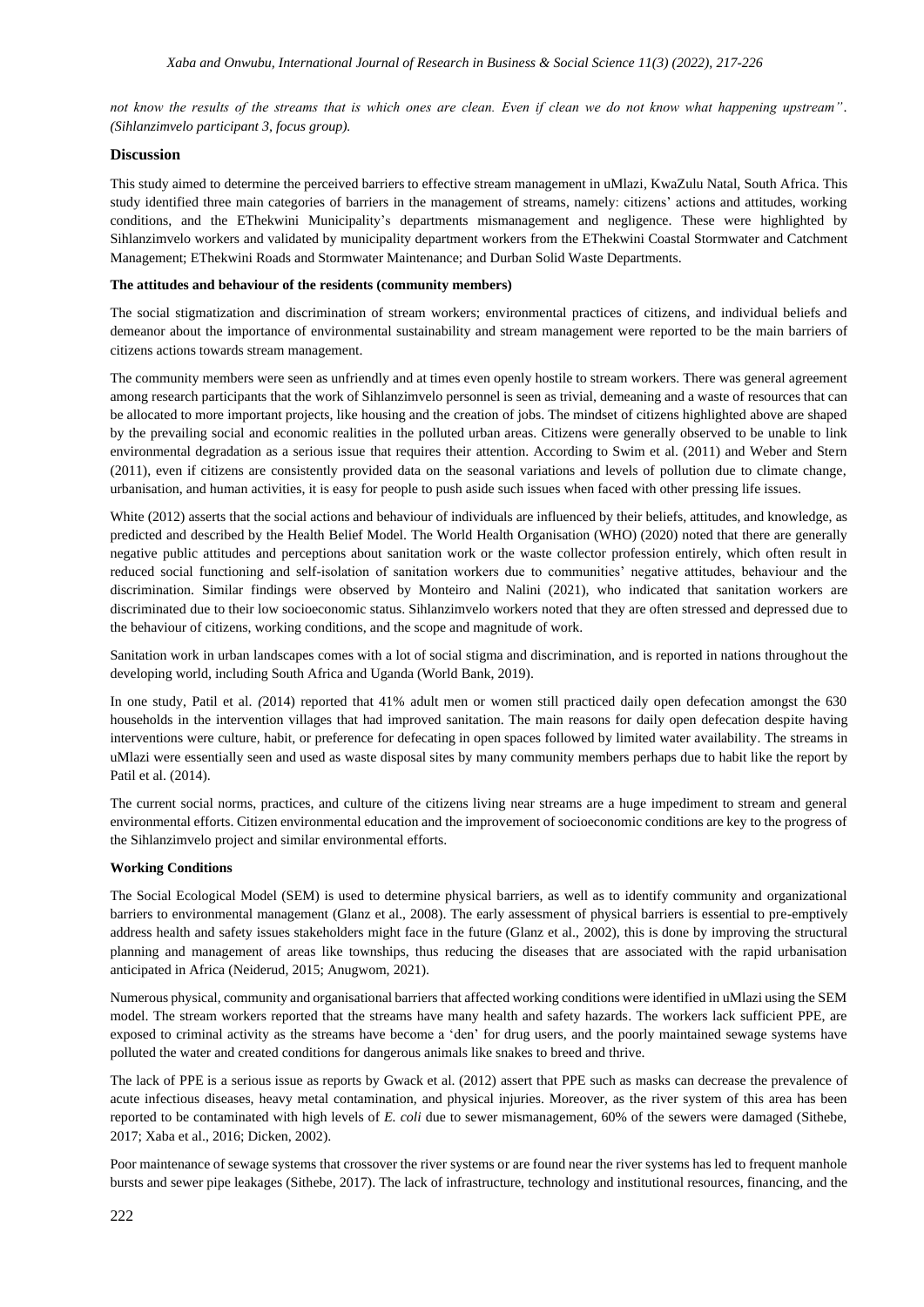release of untreated wastewater is still a common practice, particularly in developing countries (WWAP, 2017). These barriers eventually affect surface water quality. Moreover, it has been discovered that WasteWater Treatment Plants (WWTPs) are commonly not licenced and the WWT are commonly near full capacity as all sewage pipes for new developments are connected to same sewage line of the same plant WWTs (Lintern et al., 2018). More than 80 % of wastewater is without proper treatment and is released into the environment (WWAP, 2017).

Findings from the report by the Department of Water and Sanitation (DWS) (2018b) on effluent water samples revealed that only 0.3 % of the samples met required microbial levels, 3.1% met chemical levels and 7.5% met physical compliance levels according to the Green Drop Standards used for auditing all KwaZulu Natal WWTPs.

#### **Municipal Mismanagement and Negligence**

The EThekwini Municipality was deemed centrally responsible for several issues that act as barriers to stream management. Some are direct and other barriers indirect.

The top issues that directly affect the stream management efforts are insufficient budget allocation, a disjointed and uncoordinated management system, silo mentality, and general dismissiveness and apathy of Sihlanzimvelo workers requests and complaints.

The low budget for the Sihlanzimvelo Project has led to workers being overworked due to insufficient staff and equipment, which affects productivity.

The current management system needs a 'redress', as the municipal departments that that responsible for the various aspects of stream management currently work in silos, with no set communication system for collaboration. There is a lack of coordination, proper oversight and structure.

Nel and Driver (2015) maintains that there are serious challenges in government departments. There are also bureaucratic issues arising from complicated intra-departmental processes, which has led to a lack of communication between chief directorates, inaccessibility of information, an overload of rules, and regulations and a lack of funding in certain areas. These issues limit the capacity of government employees to absorb and use new science products and tools, given the already stressful work environment within which they function, especially regarding the National Freshwater Ecosystem Priority Areas project of South Africa (Nel et al., 2011). Minnaar (2010) maintains that for accountability to occur in an organisation, continuous feedback on individual performance and organization must be determined and this is part of SA Constitution on Transformation of the Public Service (Notice 376 of 1995).

The current stream policies and governance structure act as barriers to effective stream management, as the municipality is solely provisioned to keep the streams clean. This is not feasible in a dynamic geographical context like uMlazi township, which is an area with a large diverse population, informal housing and numerous sociopolitical issues (SSA, 2011). As such, discussions should be initiated and facilitated by government with all parties affected by the stream conditions to develop a governance structure that involves all community stakeholders. This is in line with Hill and Carroll (2009) assertion that water governance represents the negotiation between society and government in effectively implementing socially acceptable allocations and regulations, by mediating behavior through values, norms and laws of both government and society.

As much as the community has been accused of bad behaviour, the municipality has an obligation as civil servants to serve the community according to the Constitution of South Africa (Act 108 of 1996) (South Africa 1996). Section 195 (1) (c) of the Constitution "public administration must be developmental-oriented" and (e) that "people's needs must be responded to, and the public must be encouraged to participate in policy-making". This means that municipalities must be democratic, responsive and accountable to the citizens (South Africa, 1996). Authorities thus have an obligation to ensure that every individual, particularly the poorest of the poor, is part of the decision-making mechanism regarding development due to inherent Constitutional rights that apply (Swanepoel & De Beer, 2011).

## **Conclusion**

This study highlighted that most citizens lack knowledge about the role of environmental projects like Sihlanzimvelo. They also lacked general environmental knowledge, making them less prone to pro-environmental attitudes and behaviours. The current study revealed that socio-economic issues are the primary barriers to stream management in the uMlazi context, to a similar extent that infrastructure has been reported to be the foundational barrier in other contexts. The HBM and SEM was crucial in assessing and identifying perceived barriers. HBM highlighted that individual-level attributes of HBM such as beliefs, knowledge, and attitude of stakeholder's involvement was perceived to have a great influence on the individuals' living conditions. Use of the SEM framework was beneficial in this study as well, because it focuses on physical, community and organizational environment. The SEM highlighted that a stakeholder approach that included members of the community would be the only sustainable strategy for environmental management.

Overcoming environmental damages in the society can be achieved through environmental-based education, as that type of education is a key element in developing a positive attitude needed to cultivate pro-environmental behaviour (Bolderdijk et al., 2018; Liu & Guo, 2018). Thus, it is suggested that public environmental educational campaigns must be used to promote the development of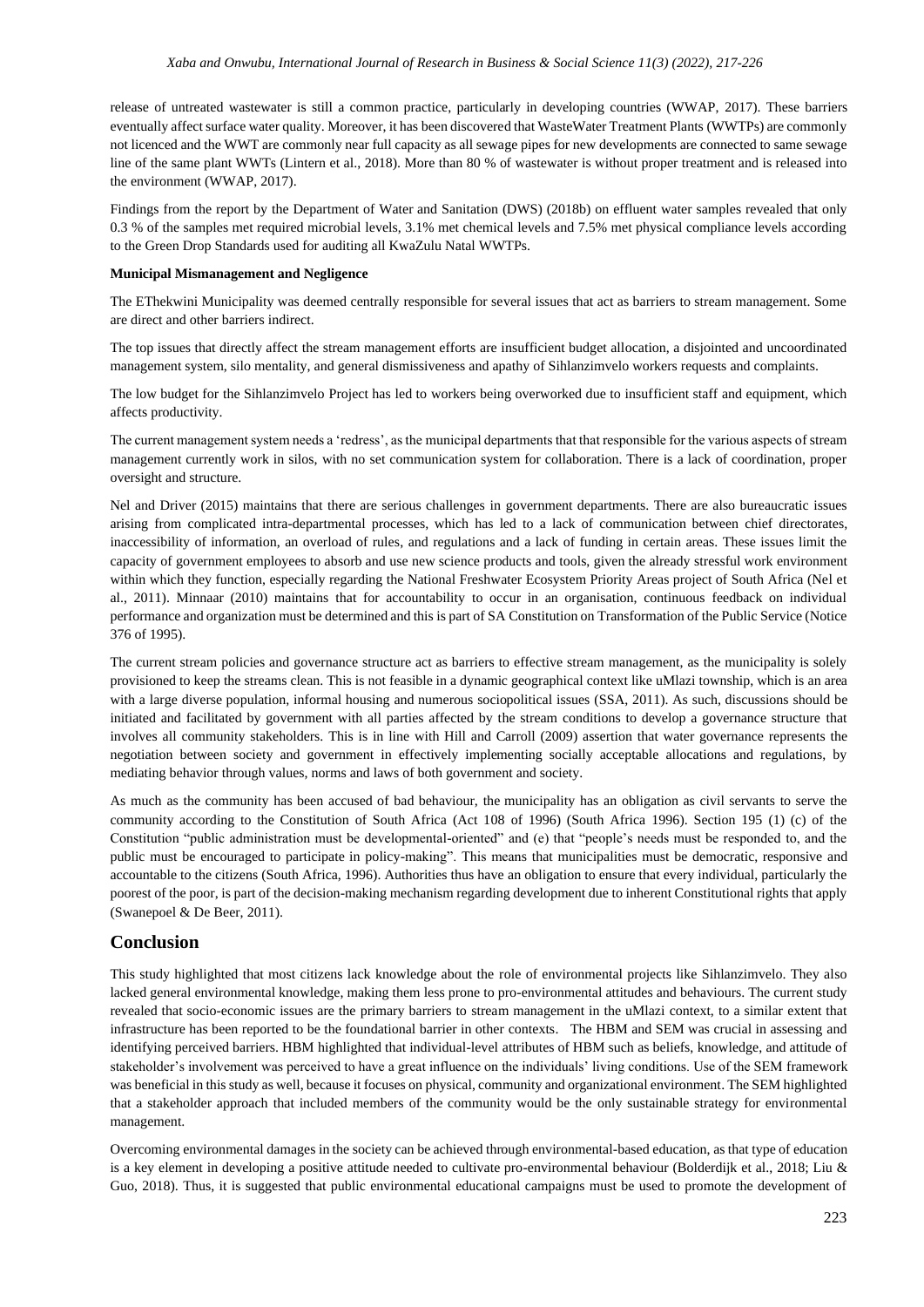environmentally friendly social norms and cultural practices. Moreover, the role and purpose of the Sihlanzimvelo Project should be made known explicitly to citizens.

It is also recommended that environmental community-based organization be created that would include ward councilors. That would help both the community and authorities to get a platform to discuss issues in a formal manner. The citizens would be able to report the challenges to the right channel and get a chance to do a follow-up on those issues. Moreover, the involvement of ward councillors would help them to be more hands on the current environmental issues faced by both community members and the municipality. That would in the process change and align the different the perceptions and agendas citizens and municipality had.

The Department of Environmental Health was invited to participate in the study as a member of Sihlanzimvelo project, however, the gatekeeper approval for this study from EThekwini municipality department of Environmental Health was granted. Furthermore, water quality data and the general health status of the streams in uMlazi was not known, according to the other stakeholders of the project. In addition, the study participants were limited to residents of uMlazi township and Sihlanzimvelo Projects stakeholders.

#### **Acknowledgement**

The authors would like to acknowledge all participants who shared their experiences on stream management of uMlazi, National Research Fund for awarding a scholarship to study further. and lastly but not least Dr. Senzo Hopewell Mpangase for your assistance in editing the manuscript.

**Author Contributions:** Conceptualization, N.A.; methodology, N.A; validation, N.A.; formal analysis, N.A.; investigation, N.A; resources, N.A.; writing—original draft preparation, N.A.; writing—review and editing, S.C..; supervision, S.C; project administration, N.A.; funding acquisition, N.A.

**Institutional Review Board Statement:** Ethical review and approval were waived for this study, due to that the research does not deal with vulnerable groups or sensitive issues.

**Informed Consent Statement:** Informed consent was obtained from all subjects involved in the study.

**Data Availability Statement:** The data presented in this study are available on request from the corresponding author. The data are not publicly available due to privacy.

**Conflicts of Interest:** The authors declare no conflict of interest.

## **Reference**

- Adger, W. N., Barnett, J., Brown, K., Marshall, N., & O'Brien, K. (2013). Cultural dimensions of climate change impacts and adaptation. *Nature Climate Change*, 3,112–117.
- Anugwom, E. (2021). Urbanization and the Increasing Threat of Infectious Diseases in Africa: Preliminary Observations. *Academia Letters*, Article 1537. https://doi.org/10.20935/AL1537.
- Awumbila, M. (2017). *Drivers of migration and urbanization in Africa: Key trends and issues*. Centre for Migration Studies: University of Ghana
- Birnie-Gauvin, K., Aarestrup, K., Riis, T.M.O., Jepsen, N., & Koed, A. (2017). Shining a light on the loss of rheophilic fish habitat in lowland rivers as a forgotten consequence of barriers, and its implications for management. *Aquat. Conservat. Mar. Freshwat. Ecosyst*[. http://dx.doi.org/10.1002/aqc.2795](http://dx.doi.org/10.1002/aqc.2795) (in press).
- Bolderdijk, J. W., Lehman, P. K., & Geller, E. S. (2018). *Encouraging pro-environmental behaviour with rewards and penalties*. In Environmental Psychology. Virginia. doi: https://doi.org/ 10.1002/9781119241072.ch27
- Cowan, M.K. (2012). *Microbiology a Systematic Approach*. 3Rd Edition. Miami: McGraw-Hill.
- Dickens, C.W.S.,& Graham P.M. (2002). The South African Scoring System (SASS)version 5 rapid bioassessment method for rive rs. *African Journal of Aquatic Science,* 27(1), 1–10
- DWS (Department of Water and Sanitation). (2017). *Annual performance plan: 2017/18 to 2019/20 Vote 36*. Department of Water and Sanitation: Pretoria
- DWS (Department of Water and Sanitation). (2018b). *Annual report 2018/19 Vote 36*. Department of Water and Sanitation: Pretoria
- EThekwini municipality. (2015). EThekwini Sihlanzimvelo project operations manual: Roads and Stormwater Maintenance. EThekwini Municipality: Durban, South Africa.
- Freitas, H.; Moscarola, J., & Jenkins, M. (1998, April 9). *Content and lexical analysis: a qualitative practical application*. ISRC, Merrick School of Business, University of Baltimore (MD, EUA), WP ISRC No. 07049[8,https://www.researchgate.net/publication/228827898\\_Content\\_and\\_lexical\\_analysis\\_a\\_qualitative\\_practical\\_applic](https://www.researchgate.net/publication/228827898_Content_and_lexical_analysis_a_qualitative_practical_application/citations) [ation/citations](https://www.researchgate.net/publication/228827898_Content_and_lexical_analysis_a_qualitative_practical_application/citations)
- Glanz, K., Bader, M. D., & Iyer, S. (2012). Retail grocery store marketing strategies and obesity: An integrative review. *American Journal of Preventive Medicine*, 42 (5),503–512.
- Glanz, K., Rimer, B.K., & Viswanath, K. (2008). *Health behavior and health education: Theory, research, and practice*. John Wiley & Sons, Inc.
- Glanz, K., Rimer, B. K., & Lewis, F. M. (2002). *Health behavior and health education: Theory, research, and practice*. 3<sup>rd</sup> Edition. San Francisco: Jossey-Bass.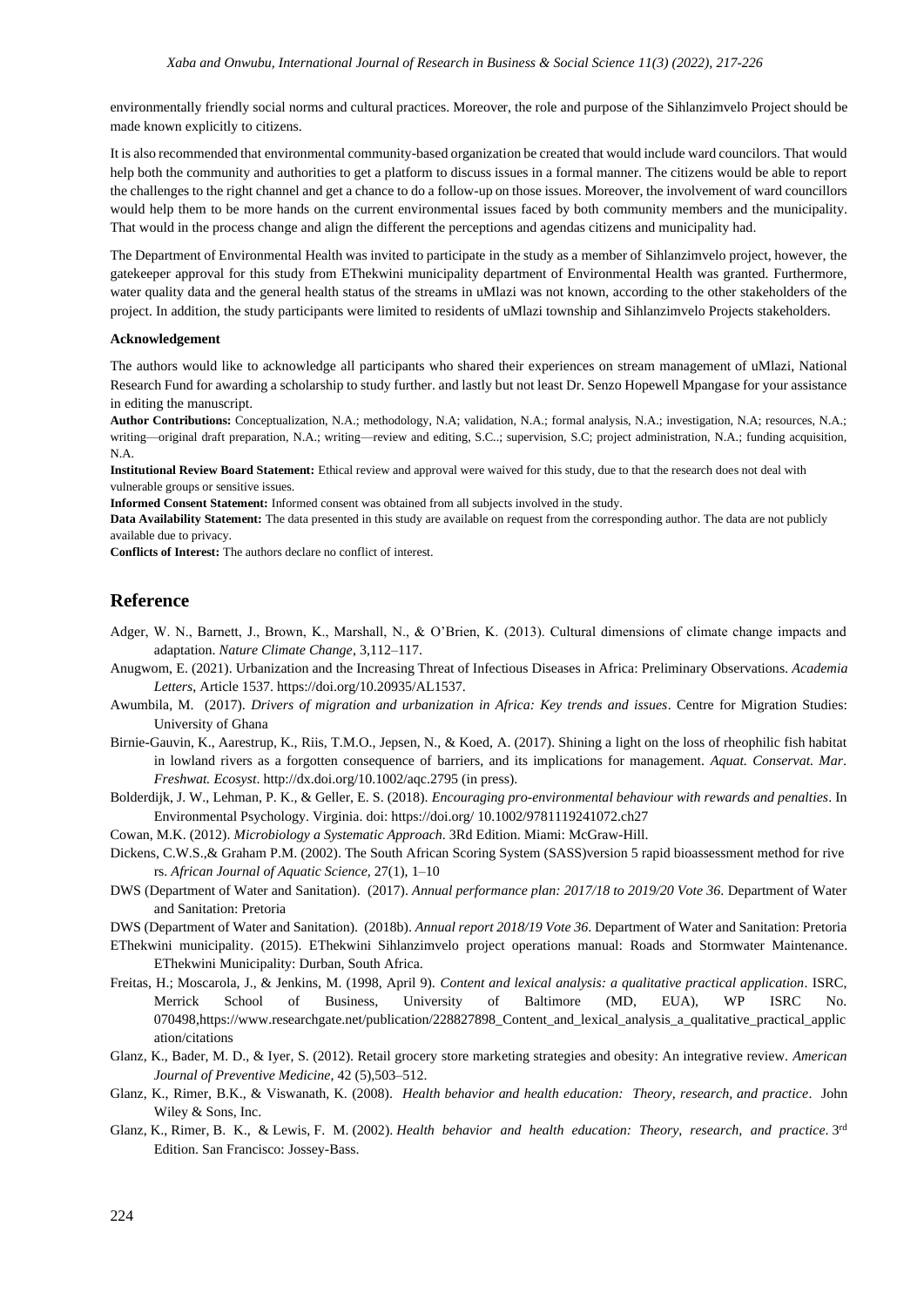- Gwack, J., Lee, J.H., Kang, Y.A., Chang, K.J., Lee, M.S. & Hong, J.Y. (2012). Acute health effects among military personnel participating in the cleanup of the Hebei spirit oil spill, 2007, in taean country, Korea. *Osong Public Health Res Perspect*, 3(4),206-212
- Hill, M., & Carroll, S. (2009). Health promotion, health education, and the public's health. In: Detels R, Beaglehole R , Lansang MA , Gulliford M (eds.). Oxford Textbook of Public Health. Vol 2.5th ed. New York, NY: Oxford University Press; 2009; 752– 766[. https://www.susana.org/\\_resources/documents/default/3-3719-7-1573727097.pdf](https://www.susana.org/_resources/documents/default/3-3719-7-1573727097.pdf)
- Kelly-Quinn, M., Bruen, M., Carlsson, J., Gurnell, A., Jarvie, H., & Piggott, J. (2019). Managing the small stream network for improved water quality, biodiversity and ecosystem services protection (SSNet). *Research Ideas and Outcomes*, 5, 1-17.
- Lintern, A., Webb, J.A., Ryu, D., Liu, S., Bende-Michl, U., Waters, D., Leahy, P., Wilson, P., & Western, A.W. (2018). Key factors influencing differences in stream water quality across space. *WIREs Water*,5,1-31
- Liu, S., & Guo, L. (2018). Based on environmental education to study the correlation between environmental knowledge and environmental value. *EURASIA Journal of Mathematics, Science and Technology Education*, 14 (7), 1-9.
- McMillan, J. H., & Schumacher, S. (2010). *Research in education: evidence-based inquiry.* 7th edition. Boston: Pearson.

Minnaar, F. (2010). *Strategic and Performance Management in the Public Sector*. Pretoria: Van Schaik Publishers.

- Monteiro, T. S., & Nalini, R. (2021). Mental health at the intersections of marginalization: A conceptual model to explore the mental health concerns of women sanitation workers in India. *Asian Social Work and Policy Review*
- Neiderud, C.J. (2015). How urbanization affects the epidemiology of emerging infectious diseases. *Infection Ecology and Epidemiology*, 5 (1).
- Nel, J. & Driver, A. (2015). *National river ecosystem accounts for South Africa discussion document October 2015*. [http://www.statssa.gov.za/wp-content/uploads/2016/08/National-River-Ecosystem-Accounts-Discussion-Document-](http://www.statssa.gov.za/wp-content/uploads/2016/08/National-River-Ecosystem-Accounts-Discussion-Document-FINAL.pdf)[FINAL.pdf](http://www.statssa.gov.za/wp-content/uploads/2016/08/National-River-Ecosystem-Accounts-Discussion-Document-FINAL.pdf)
- Nel, J.L., Turak, E., Linke, S., & Brown, C. (2011). Integration of environmental flow assessment and freshwater conservation planning: a new era in catchment management. *Marine and Freshwater Research*, 62, 290-299.
- Patil, S.R., Arnold, B.F., Salvatore, A.L., Briceno, B., Ganguly, S., Colford Jr., J.M., & Gertler, P.J. (2014). The Effect of India's Total Sanitation Campaign on Defecation Behaviours and Child Health in Rural Madhya Pradesh: A Cluster Randomised Controlled Trial. *PLOS Medicine,* 11(8), 1-2. <https://doi.org/10.1371/journal.pmed.1001709>
- Polit, D.F., & Beck, C.T. (2012). *Nursing research: Generating and assessing evidence for nursing practice*. 9th edition. Philadelphia: Lippincott Williams and Wilkins.
- Rodda, S.N., Stenström, T.A., Schmidt, S., Dent, M., Bux, F., Hanke, N., Buckley, C.A., & Fennemore, C. (2016). Water security in South Africa: perceptions on public expectations and municipal obligations, governance and water re-use. *Water SA*, 42 (3),456-465.
- Sithebe, A., Singh, G., Amoah, I., & Stenstorm, T. (2016). *A comparative microbiological assessment of the Isipingo River and Palmiet River in Kwa-Zulu Natal province to elucidate health risks. In: MÉNDEZ-VILAS, A. (ed.) Microbes in the Spotlight: Recent Progress in the Understanding of Beneficial and Harmful Microorganisms*. Brown Walker Press.
- Sithebe. A. (2017). *A comparative microbiological assessment of river basin sites to elucidate fecal impact and the corresponding risks*. Master of Applied Sciences in Biotechnology: Durban University of Technology.
- South Africa.(1996). *The Constitution of the Republic of South Africa, Bill of Rights Chapter 24*. Pretoria: Government Printers.
- SSA (South Africa Statistics), (2011). *Statistical release (Revised) census 2011*.P0301.[4http://www.statssa.gov.za/publications/P03014/P030142011.pdf](http://www.statssa.gov.za/publications/P03014/P030142011.pdf)
- Swanepoel, H., & De Beer, F. (eds.) (2011). C*ommunity development : breaking the cycle of poverty*. (5th edition). Cape Town : Juta.
- Swim, J. K., Stern, P. C., Doherty, T. J., Clayton, S., Reser, J. P., Weber, E. U., Gifford, R., & Howard, G. S. (2011). Psychology's contributions to understanding and addressing global climate change. *American Psychologist, 66*(4), 241– 250. [https://doi.org/10.1037/a0023220](https://psycnet.apa.org/doi/10.1037/a0023220)
- Tonra, C.M., Sager-Fradkin, K., Morley, S.A., Duda, J.J., & Marra, P.P. (2015). The rapid return of marine-derived nutrients to a freshwater food web following dam removal. *Biological Conservation*, 192, 130-134.
- Weber E. U., & Stern, P. C. (2011). Public understanding of climate change in the United States. *American Psychologist,* 66, 315– 328. doi: 10.1037/a0023253, ISSN: 1935-990X, 0003–066X.
- WHO (World Health Organisation). (2020). *Mental health of people with neglected tropical diseases: Towards a person-centred approach*. World Health Organization: Geneva
- World Bank. (2019). *Health, safety and dignity of sanitation workers: An initial assessment*. International Bank for Reconstruction and Development / The World Bank: Washington. [https://www.susana.org/\\_resources/documents/default/3-3719-7-](https://www.susana.org/_resources/documents/default/3-3719-7-1573727097.pdf) [1573727097.pdf](https://www.susana.org/_resources/documents/default/3-3719-7-1573727097.pdf)
- Wright, C.Y., Kapwata, T., Preez, D.J., Wernecke, B., Garland, R.M., Nkosi, V., Landman, W.A., Dyson, L. & Norval, M. (2021). Major climate change-induced risks to human health in South Africa. *Environmental Research*, 196,1-12.
- WWAP (United Nations World Water Assessment Programme). (2017). *The United Nations world water development report 2018: Wastewater: The untapped resource*. Paris: UNESCO